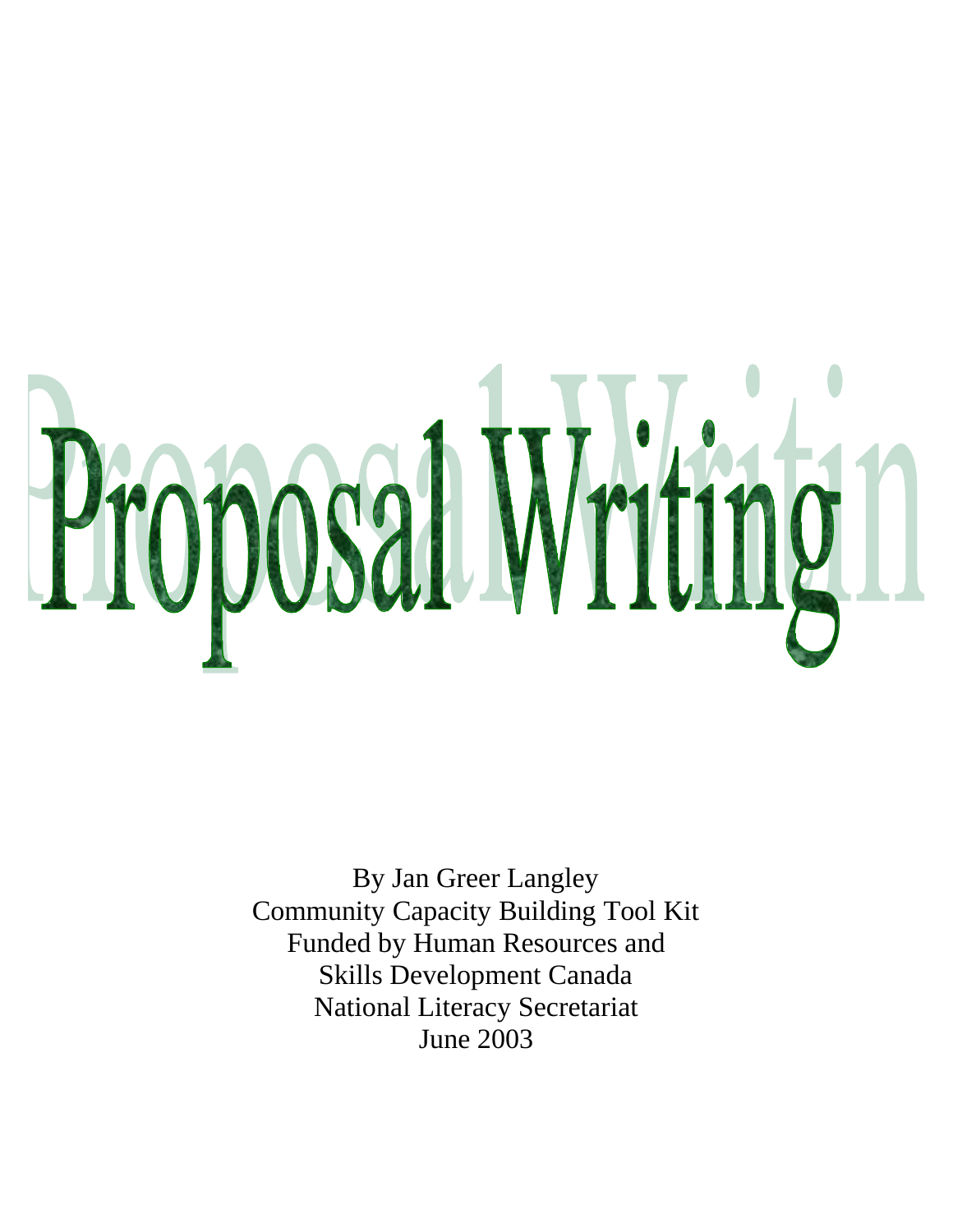## **Proposal Writing**

| Sample cover letter for a foundation proposal contractance contract to the 15 |  |
|-------------------------------------------------------------------------------|--|
| On-line resources offering information and tutorials on proposal writing  15  |  |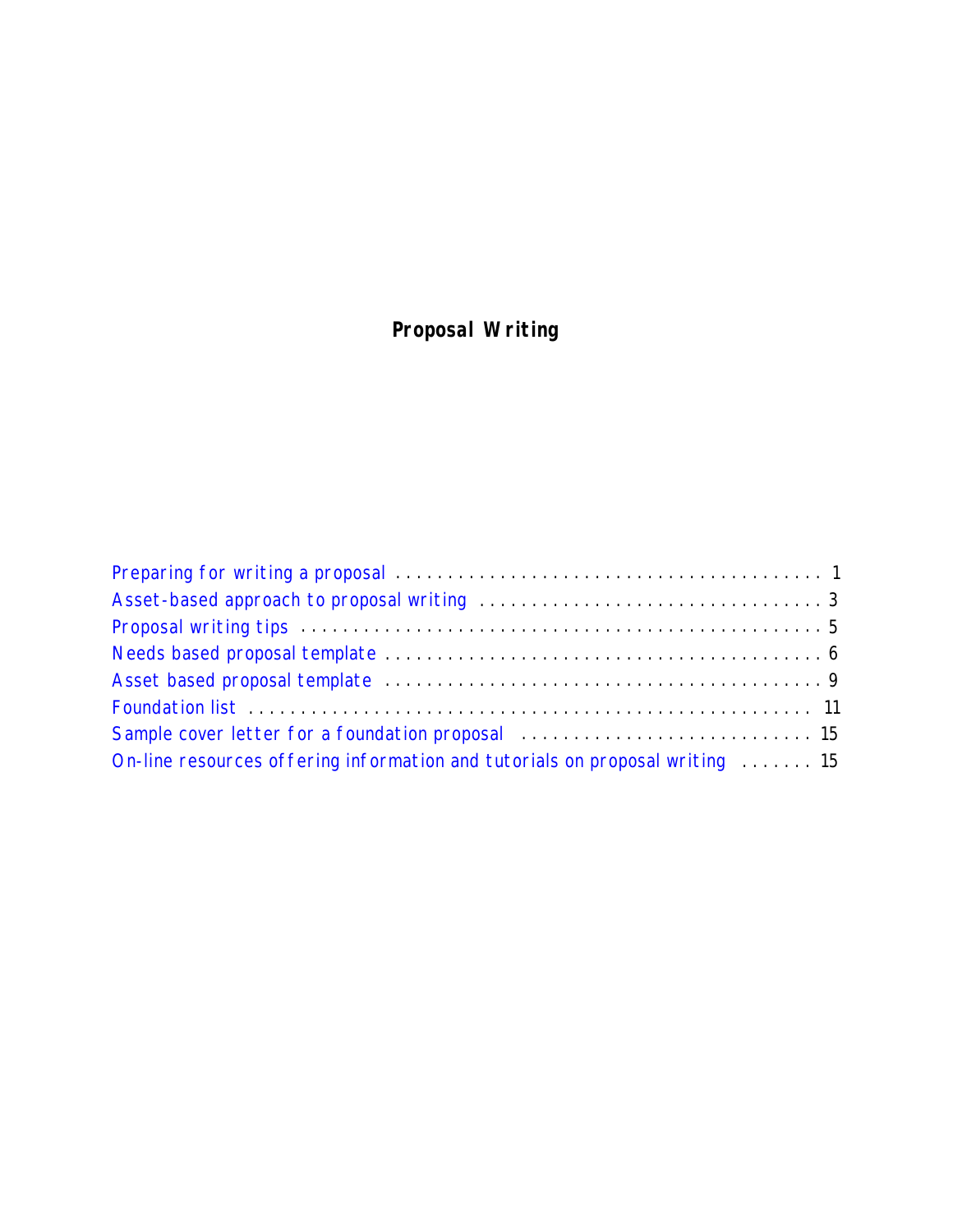## *Proposal Writing*

<span id="page-2-0"></span>All literacy programs need to raise funds in order to survive. Writing proposals is one way to bring in extra funds. All written proposals require certain basic information. Once basic information is collected, you can then fashion each proposal to match the specific funding interests of each corporation, business or foundation. **NOTE: In order to apply to a foundation, you must have a charitable number and be able to supply audited financial statements.**

Before writing a full proposal:

- ◆ Send a letter of introduction and a newsletter or brochure prior to sending your funding proposal. It helps to build a relationship.
- ◆ Make a connection. Call the Foundation or business to discuss your funding needs or project ideas to make sure they match their areas of interest.
- $\div$  Find out who is on the board of the Foundation or business. If you know someone who knows someone it goes a long way.
- $\div$  Foundations especially receive hundreds of applications a year. They appreciate short, succinct proposals that state a cause in six to eight pages. (This is difficult to do considering the amount of information they ask for.)

If you are writing to a business in your own neighborhood or community to request a small donation, then a letter and a visit will likely be enough. (This is something a volunteer can do for you and if a learner goes along to verify the positive ways literacy has influenced his or her life, there is a higher likelihood for success.)

When you are requesting for larger amounts, i.e. over three thousand dollars, or when you are writing to Foundations, much more information is required.

Each written proposal to Foundations or to businesses or corporations for large amounts of funding must include a cover Letter signed by the President or Chairperson of your organization. It must be a compact, concise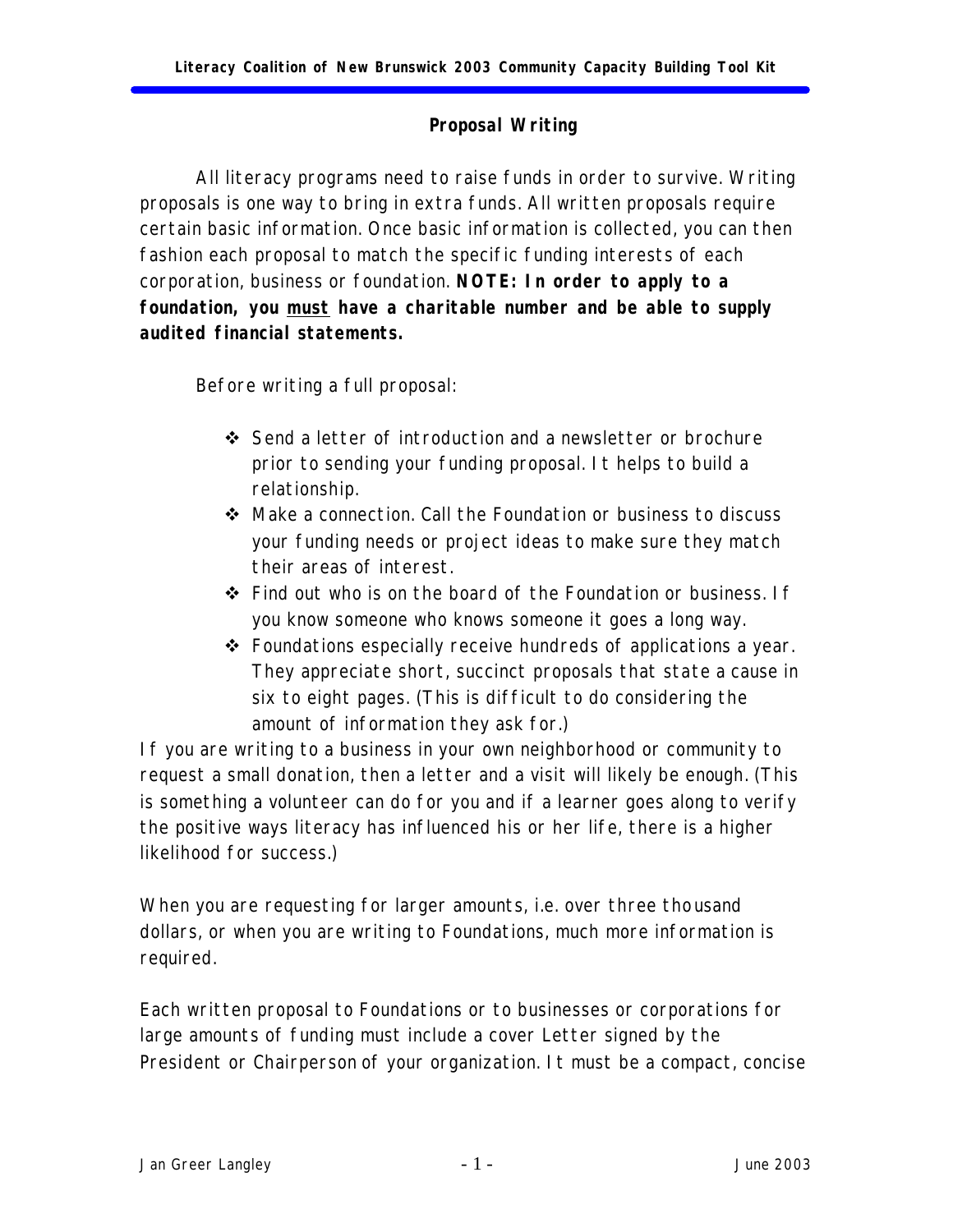one-page letter that includes a compact version of the proposal's introduction plus a clear Executive Summary.

The Executive Summary:

- o is written after your proposal is completed,
- o must be able to stand on its own, and,
- o must be a clear summary of your request including goals, key personnel, why you are unique and can carry out the project, who is affected and existing community support.

On a separate sheet of paper put the following information:

- ◆ Name of organization
- ❖ Contact person
- $\div$  Contact information (phone, fax, e-mail, web site, mailing address)
- $\div$  Charitable number
- $\div$  Number of years in operation
- ❖ Name of project
- v Project introduction (You can produce a stronger, more concise introduction if you write it after the rest of the proposal is completed.)
- Statement or survey of needs
- $\cdot$  Who is affected by the project, how many and in what way, or, how your project changes society
- $\triangleleft$  Objectives goals, or what you plan to achieve
- $\triangleleft$  Description of project
- $\triangleleft$  How you plan to carry out the project the method if possible compare your methods with other successful projects and verify your sources.
- ◆ State who your partners are and how they are involved
- $\triangleleft$  Numbers of volunteers and projection of their time
- $\cdot \cdot$  The intended outcomes of the project
- $\div$  How you will recognize supporters
- $\div$  Evaluation plan how you plan to measure progress and success. Include the cost of consultant in the budget if you or your organization cannot do the evaluation.
- $\div$  The future of the project, or how it will be sustained.
- v Audited financial statements.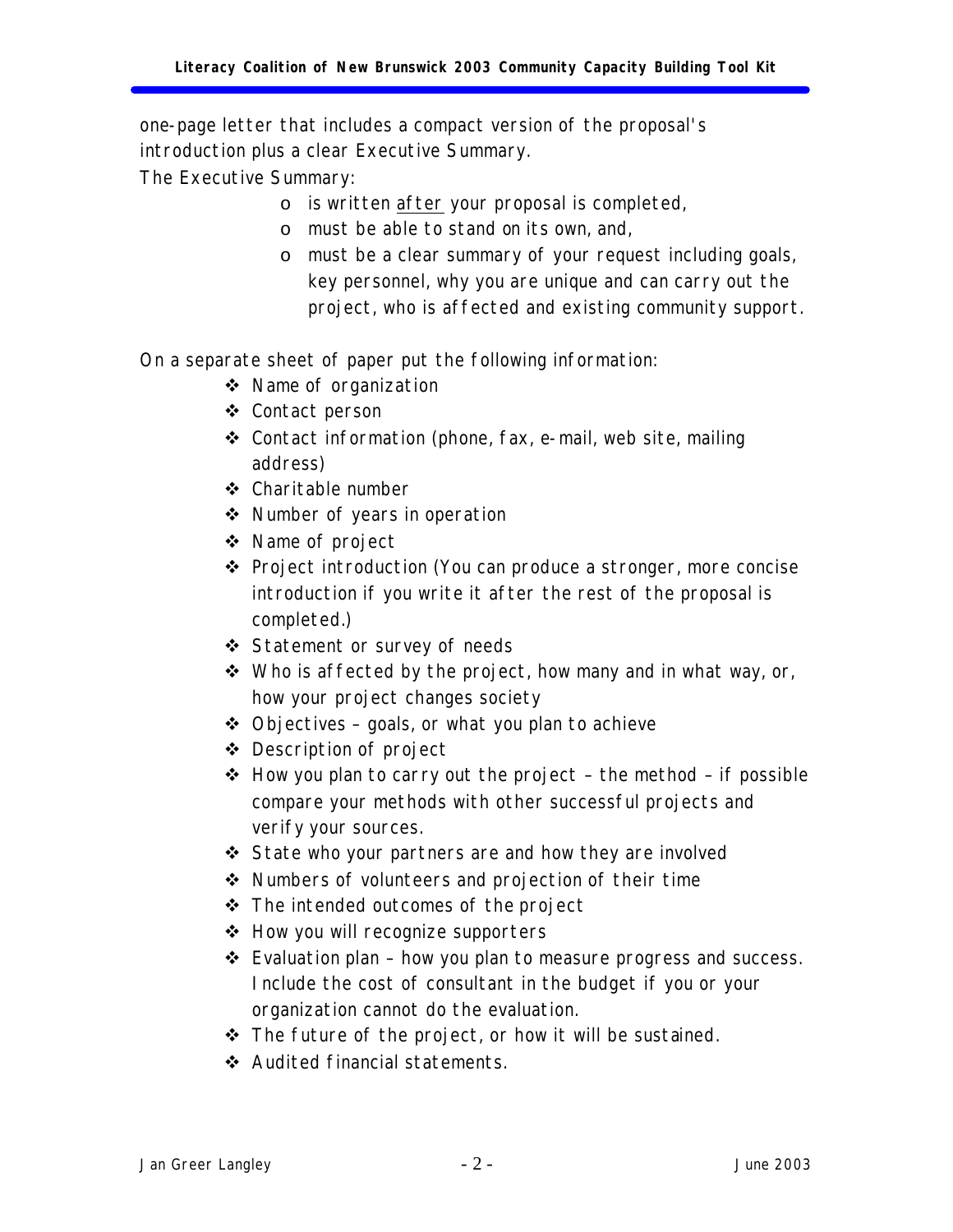<span id="page-4-0"></span>In an appendix, organized in the order referred to in the project outline and clearly identified, include:

- ◆ A budget showing revenue and expenses. Clearly state the amount you are asking for.
- $\triangleleft$  Last year's audited financial statement
- v Last Annual Report if there is one
- ❖ Any data or stats to support your proposal
- ❖ A list of board of directors
- $\cdot$  Letters of support from groups you are working with and a letter from the President or Chair acknowledging the project.

A note about writing proposals to Foundations:

- v Your project must match the Foundation's interests and target populations.
- $\div$  Some Foundations fund in certain geographic areas, while others fund Canada-wide.
- ❖ Some Foundations have deadlines for proposals while others take proposals throughout the year.
- $\div$  Never make your proposal look fancy. Plain white paper fastened with paper clips or staples is the preferred look. No fancy covers.
- $\hat{\mathbf{v}}$  Few Foundations will accept applications by e-mail; some will accept fax. Most prefer regular postal service.

## *Asset-based approach to proposal writing:*

The above set of guidelines is for needs-based proposals. There is another approach called asset-based. This approach suggested by John Kretzmann and John McKnight *in "Building Communities from the Inside Out,"* and is outlined below. The community mapping exercise on page \_\_ is a basis to successfully attracting support for your programs.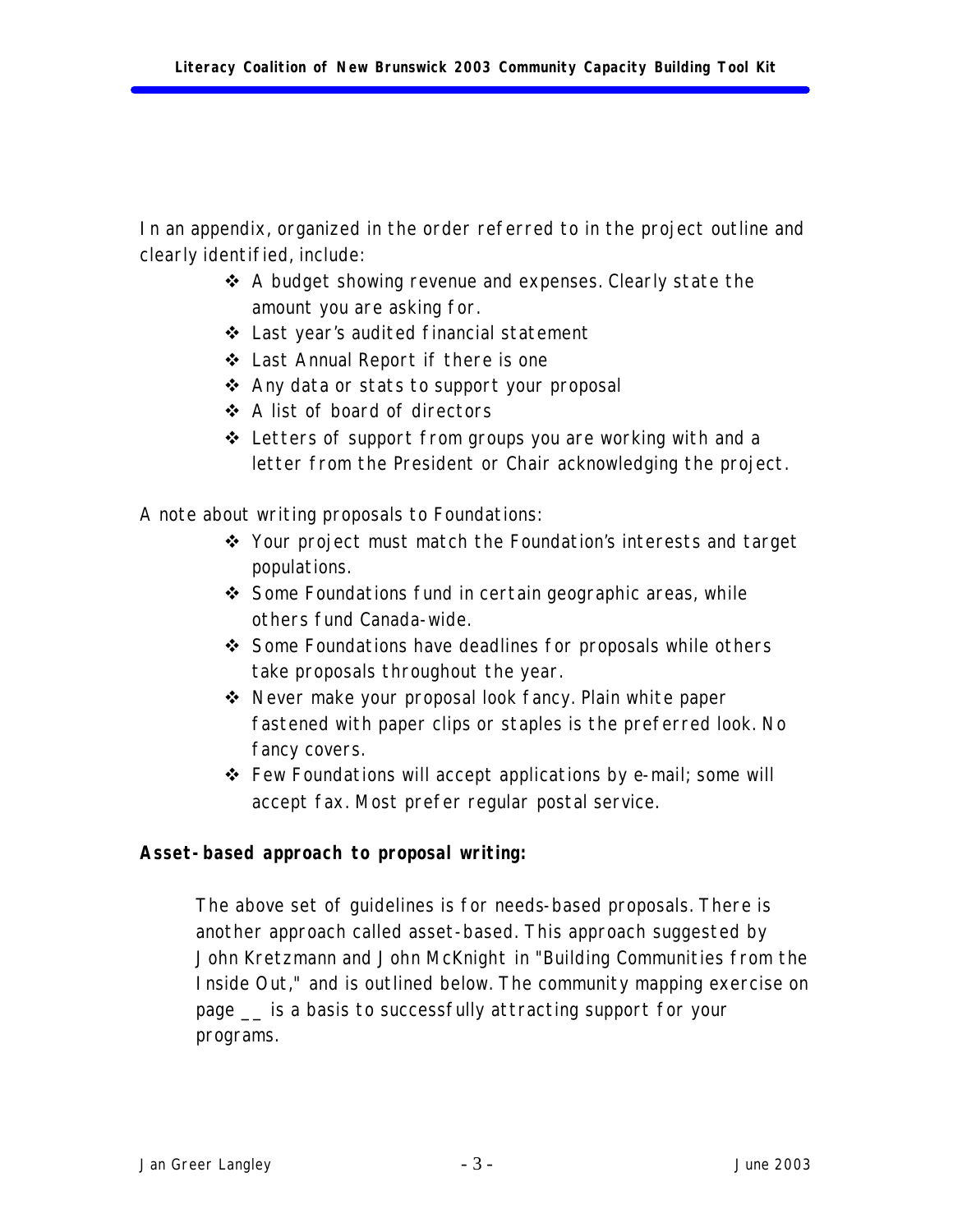Be sure to ask the potential funder whether a "needs-based" proposal or an "asset-based" proposal is preferred. Not all funders have moved over to the "asset-based" approach yet. Provide the basic information required for all proposals such as:

- **•** Organization's name and contact information
- Contact name and phone number
- **•** Operating budget statement of revenues from other sources and expenses.
- Last audited statement
- Charitable number
- List of board of directors
- **Support letter from President or Chair and from groups** working with you on this project.

The difference in the asset-based approach outlined by Kretzmann and McKnight is as follows:

- $\triangle$  Clearly identify the capacities or "gifts" that local residents will contribute.
	- o How will you discover and use the gifts and assets of the "strangers" in your community – those people often overlooked because of labels? (Elderly, disabled, poor, offenders).
- $\triangleleft$  Clearly identify the capacities of your community's associations and indicate how they will be involved. Some may be involved in the governance of the project.
	- o Involvement of arts associations, senior's groups, church groups, cultural organizations, service groups, unions, youth, veterans, men's and women's organizations, etc.
- $\cdot$  Indicate how the project will mobilize, utilize, enhance and expand these local capacities.
	- o How will citizens and groups be stronger at the end of your proposed project or program?
- $\cdot$  Describe how the project will contribute to the local economy either through purchasing goods, employment or better educated and happier citizens.
- ◆ Tell us how citizens have contributed or are contributing significant investments of time and resources.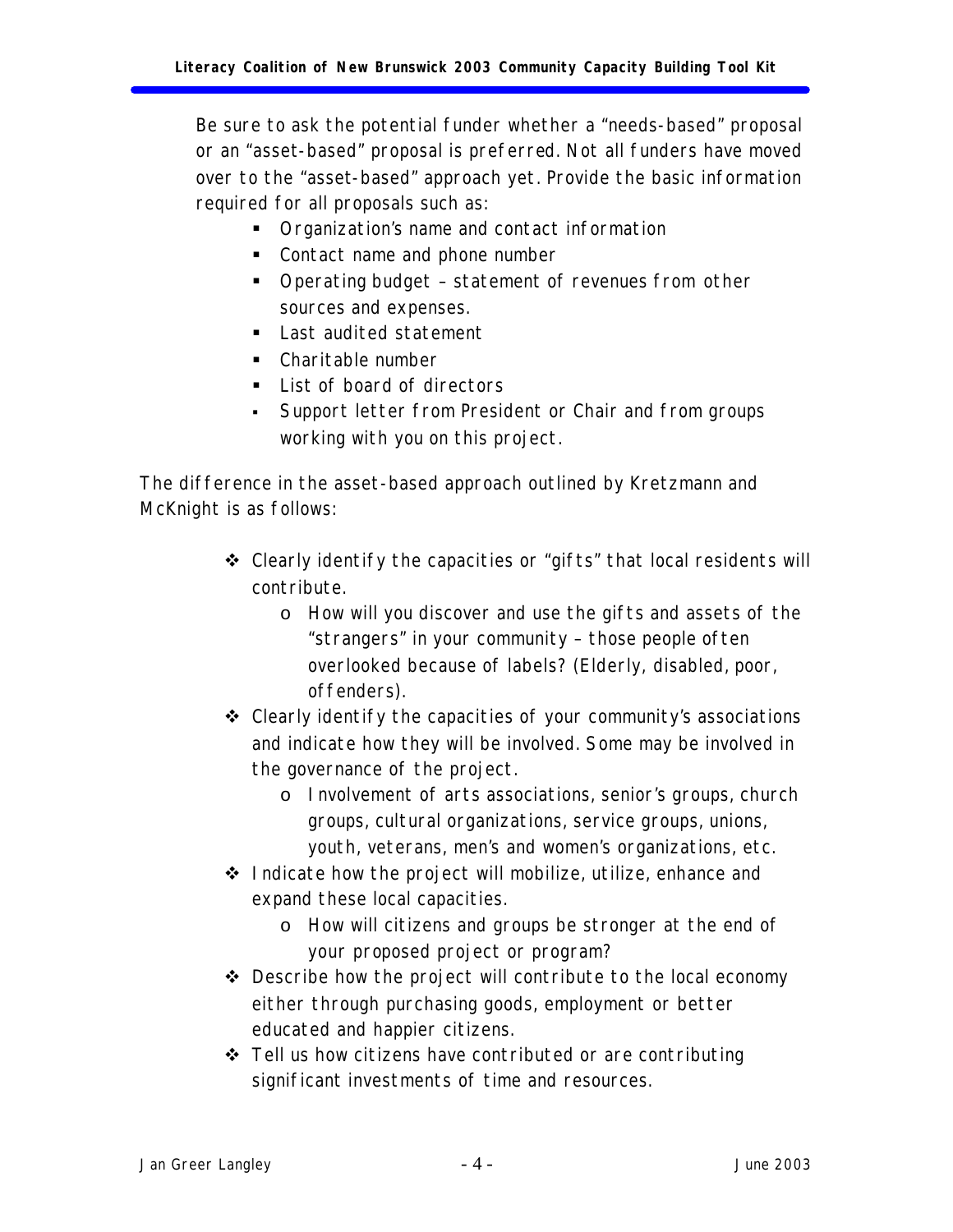<span id="page-6-0"></span>(Kretzmann & McKnight, pp 356-358)

Tips on making your proposal easier to read:

- Use an easy-to-read font like Times Roman, or Arial. Use no more than two different fonts.
- Use 1 1/2 lined space. This gives enough white space to read easily, without it looking gap-like.
- Leave at least one inch margins all around.
- Number your pages.
- Use bullets or a number format when defining important points.
- Use a neutral tone of paper. Canary yellow is eye catching, but difficult to take in large doses.
- Avoid expensive or flashy packaging; use paper clips or staples instead. No artistic borders or designs on the title page or anywhere else in the proposal.
- Check spelling.
- Use proper footnotes.

(Metasoft Systems Inc. (2002)) Reprinted with permission.

Proposal Writing Tips: <www.greenability.org>is a great site for fundraising and proposal writing information.

Most libraries have a copy of the *Canadian Directory to Foundations and Grants* by the Centre for Philanthropy. This is a helpful guide but it, too, requires time for research.

On [page 6](#page-7-0) is a template for writing a needs-based proposal followed by a template on [page 9](#page-10-0) for an assets-based proposal. Sample cover letters and sample proposals are also included in this chapter along with information on foundations and corporations that fund literacy programs.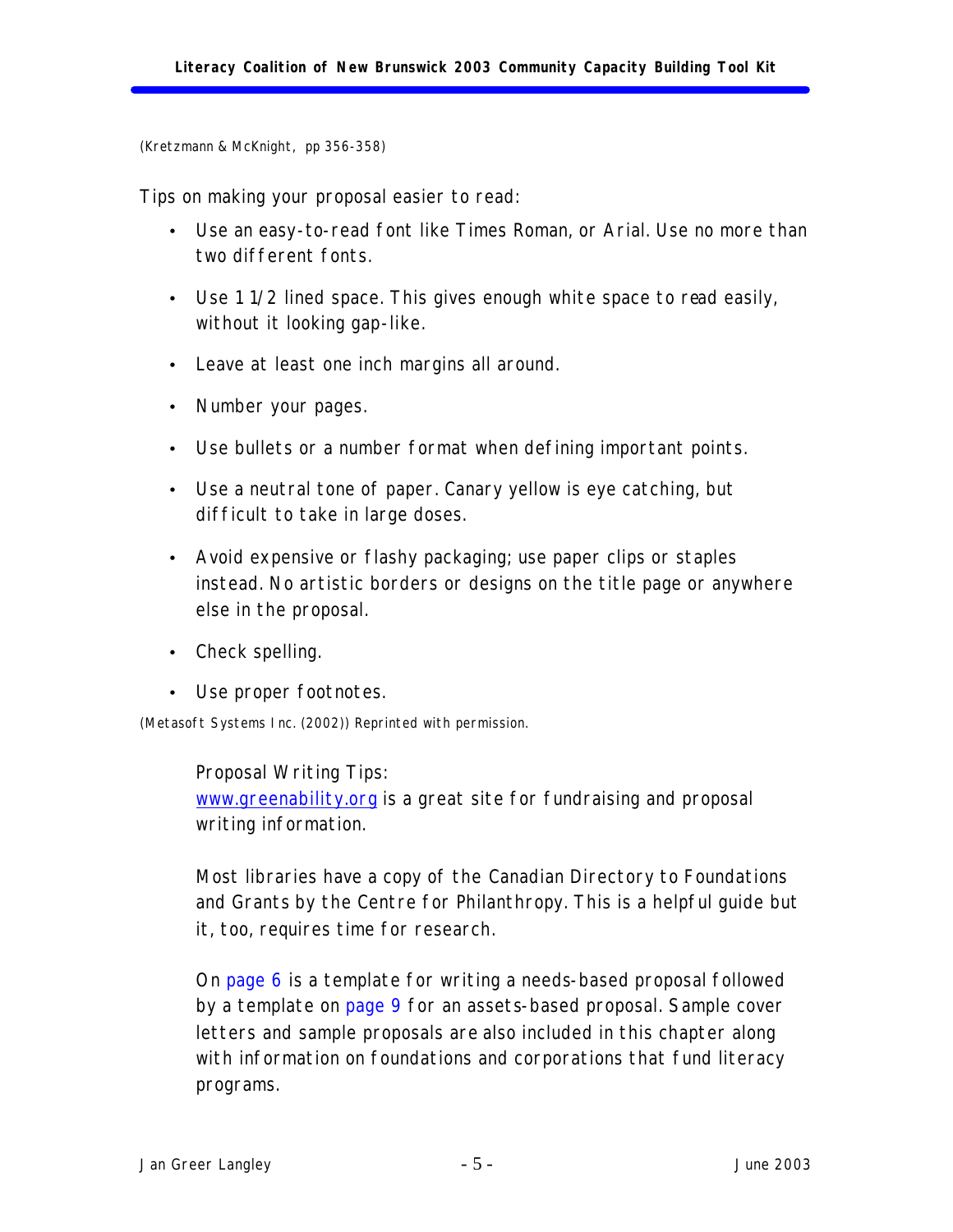<span id="page-7-0"></span>

| Needs based proposal template:                                                   |  |  |  |  |
|----------------------------------------------------------------------------------|--|--|--|--|
|                                                                                  |  |  |  |  |
|                                                                                  |  |  |  |  |
|                                                                                  |  |  |  |  |
|                                                                                  |  |  |  |  |
|                                                                                  |  |  |  |  |
|                                                                                  |  |  |  |  |
| Province: _______________________Country_______________Postal Code:_____________ |  |  |  |  |
| Charitable Number: _______________________Number of years in operation: ________ |  |  |  |  |
|                                                                                  |  |  |  |  |
|                                                                                  |  |  |  |  |
|                                                                                  |  |  |  |  |
|                                                                                  |  |  |  |  |
|                                                                                  |  |  |  |  |
|                                                                                  |  |  |  |  |
|                                                                                  |  |  |  |  |
|                                                                                  |  |  |  |  |
|                                                                                  |  |  |  |  |
|                                                                                  |  |  |  |  |
| Who will be affected, how many people will be impacted and in what way:          |  |  |  |  |
|                                                                                  |  |  |  |  |
|                                                                                  |  |  |  |  |
|                                                                                  |  |  |  |  |
|                                                                                  |  |  |  |  |
|                                                                                  |  |  |  |  |
| Objectives, goals or what will be achieved:                                      |  |  |  |  |
|                                                                                  |  |  |  |  |
|                                                                                  |  |  |  |  |
|                                                                                  |  |  |  |  |

 $\bullet$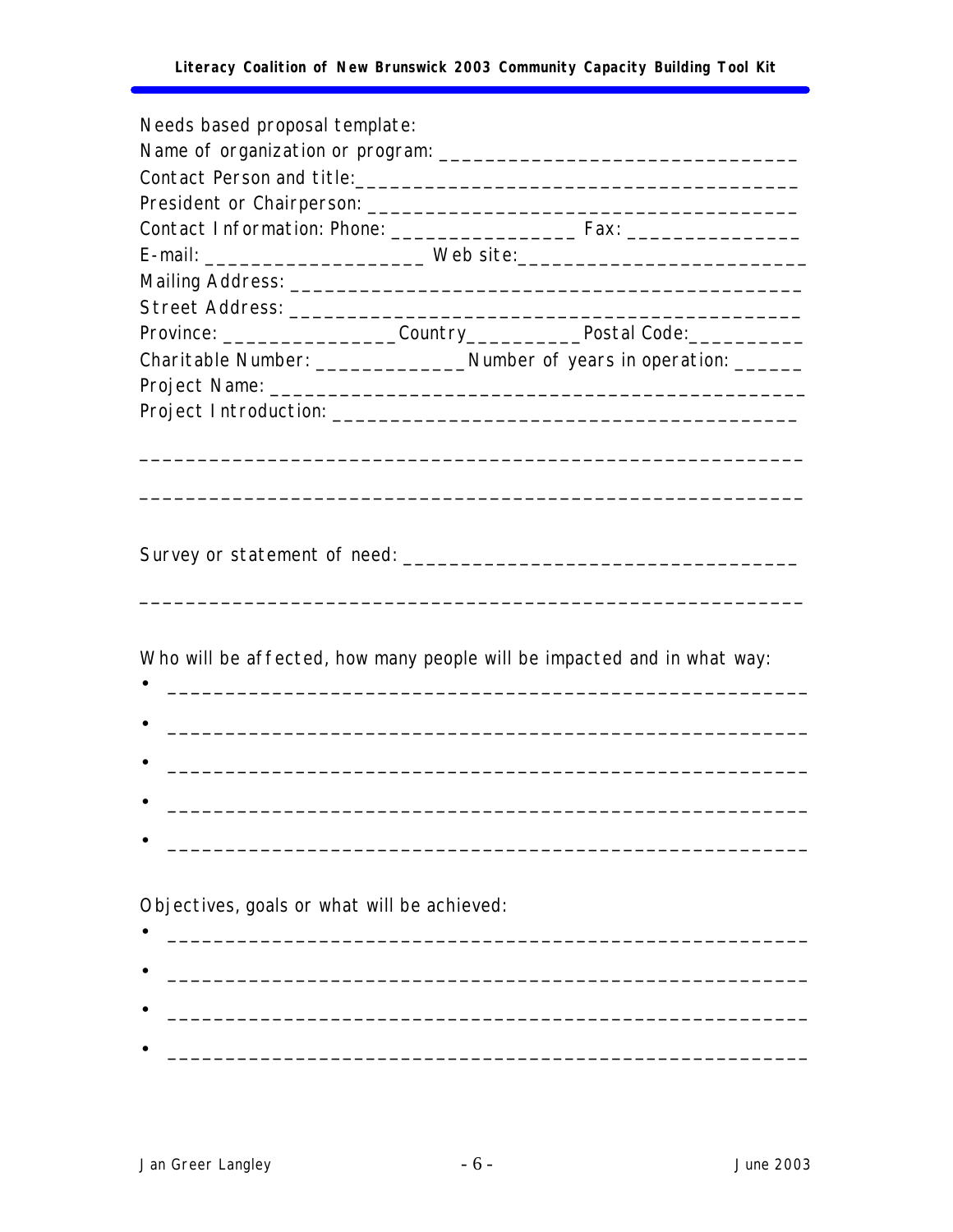A brief description of the project: \_\_\_\_\_\_\_\_\_\_\_\_\_\_\_\_\_\_\_\_\_\_\_\_\_\_\_\_\_\_  $\bullet$   $\overbrace{\hspace{25mm}}$   $\overbrace{\hspace{25mm}}$   $\overbrace{\hspace{25mm}}$   $\overbrace{\hspace{25mm}}$   $\overbrace{\hspace{25mm}}$ How the project will be carried out: (method used) : \_\_\_\_\_\_\_\_\_\_\_\_\_\_\_\_\_\_\_\_\_\_\_\_\_\_\_ \_\_\_\_\_\_\_\_\_\_\_\_\_\_\_\_\_\_\_\_\_\_\_\_\_\_\_\_\_\_\_\_\_\_\_\_\_\_\_\_\_\_\_\_\_\_\_\_\_\_\_\_\_\_\_\_\_ \_\_\_\_\_\_\_\_\_\_\_\_\_\_\_\_\_\_\_\_\_\_\_\_\_\_\_\_\_\_\_\_\_\_\_\_\_\_\_\_\_\_\_\_\_\_\_\_\_\_\_\_\_\_\_\_\_ Partners and stakeholders: How they are involved: • \_\_\_\_\_\_\_\_\_\_\_\_\_\_\_\_\_\_\_\_\_\_\_\_\_\_ \_\_\_\_\_\_\_\_\_\_\_\_\_\_\_\_\_\_\_\_\_\_\_ •  $\qquad \qquad \bullet$   $\qquad \qquad \qquad \qquad \qquad \qquad \qquad \qquad \qquad \qquad \qquad \qquad \qquad \qquad \qquad \qquad \qquad \qquad \qquad \qquad \qquad \qquad \qquad \qquad \qquad \qquad \qquad \qquad \qquad \qquad \qquad \qquad \qquad \qquad \qquad \qquad \qquad \qquad \qquad \qquad \qquad \qquad \qquad \q$ Numbers of volunteers and projection of their time: \_\_\_\_\_\_\_\_\_\_\_\_\_\_\_\_\_\_\_\_\_\_\_\_\_\_\_\_ \_\_\_\_\_\_\_\_\_\_\_\_\_\_\_\_\_\_\_\_\_\_\_\_\_\_\_\_\_\_\_\_\_\_\_\_\_\_\_\_\_\_\_\_\_\_\_\_\_\_\_\_\_\_\_\_\_ Intended outcomes:  $\bullet$  . The contract of the contract of the contract of the contract of the contract of the contract of the contract of  $\bullet$   $\overbrace{\hspace{25mm}}$   $\overbrace{\hspace{25mm}}$   $\overbrace{\hspace{25mm}}$   $\overbrace{\hspace{25mm}}$   $\overbrace{\hspace{25mm}}$ • \_\_\_\_\_\_\_\_\_\_\_\_\_\_\_\_\_\_\_\_\_\_\_\_\_\_\_\_\_\_\_\_\_\_\_\_\_\_\_\_\_\_\_\_\_\_\_\_\_\_\_\_\_\_\_

How you will recognize supporters:

Thank you letter Feature name and/or logo on materials produced for the project Feature name and/or logo on Web Site Publicly mention support in speeches or press releases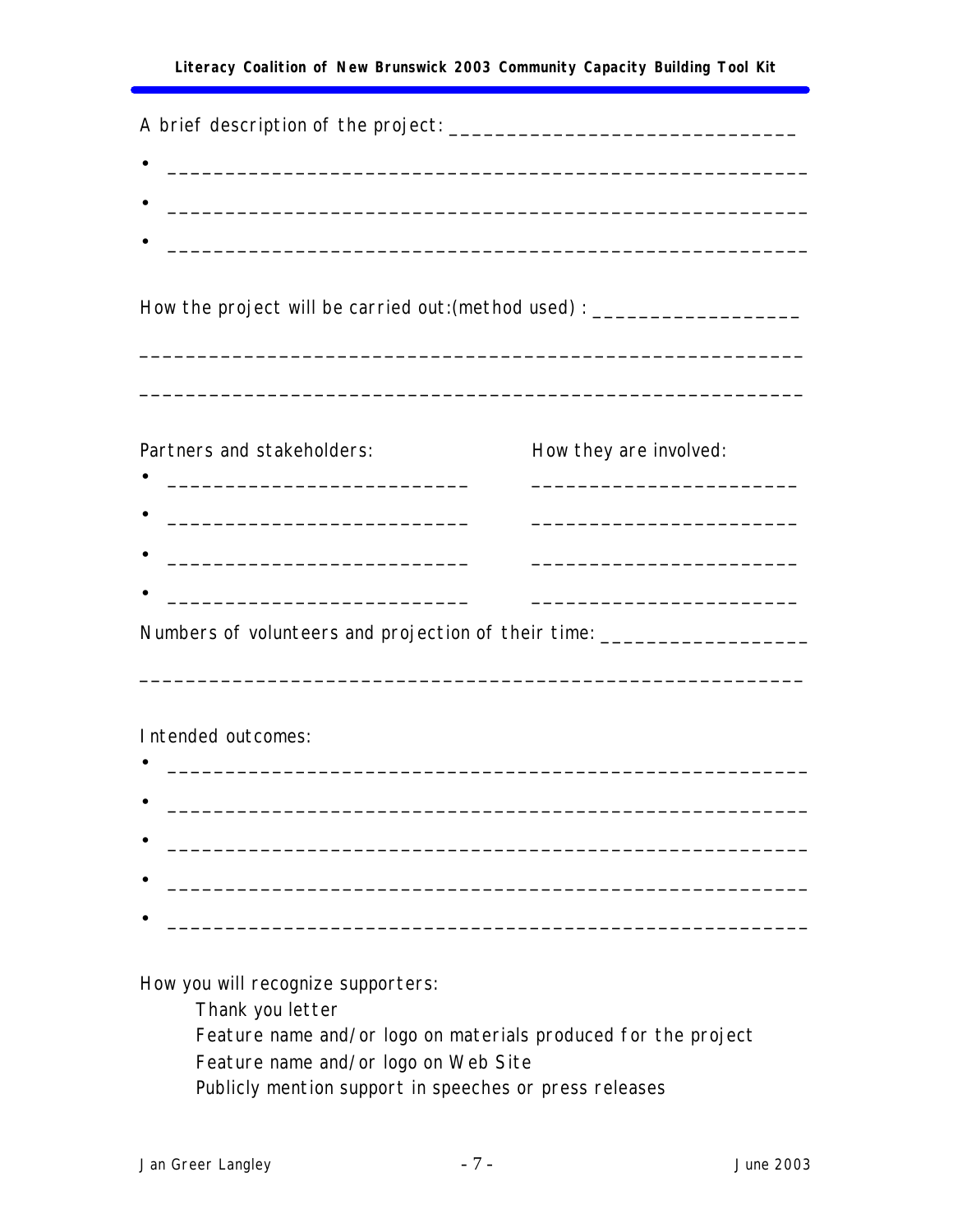| Place name and/or logo on a sign in our class room or project                                                                                                                                                                                                                                          |
|--------------------------------------------------------------------------------------------------------------------------------------------------------------------------------------------------------------------------------------------------------------------------------------------------------|
|                                                                                                                                                                                                                                                                                                        |
|                                                                                                                                                                                                                                                                                                        |
|                                                                                                                                                                                                                                                                                                        |
|                                                                                                                                                                                                                                                                                                        |
|                                                                                                                                                                                                                                                                                                        |
| Attachments:<br>Budget showing revenue and expenses clearly stating request.<br>Last year's audited financial statement.<br>Last year's annual report if there is one.<br>Any data or statistics to support the proposal.<br>A list of the board of directors.<br>Letters of support.<br>Cover letter. |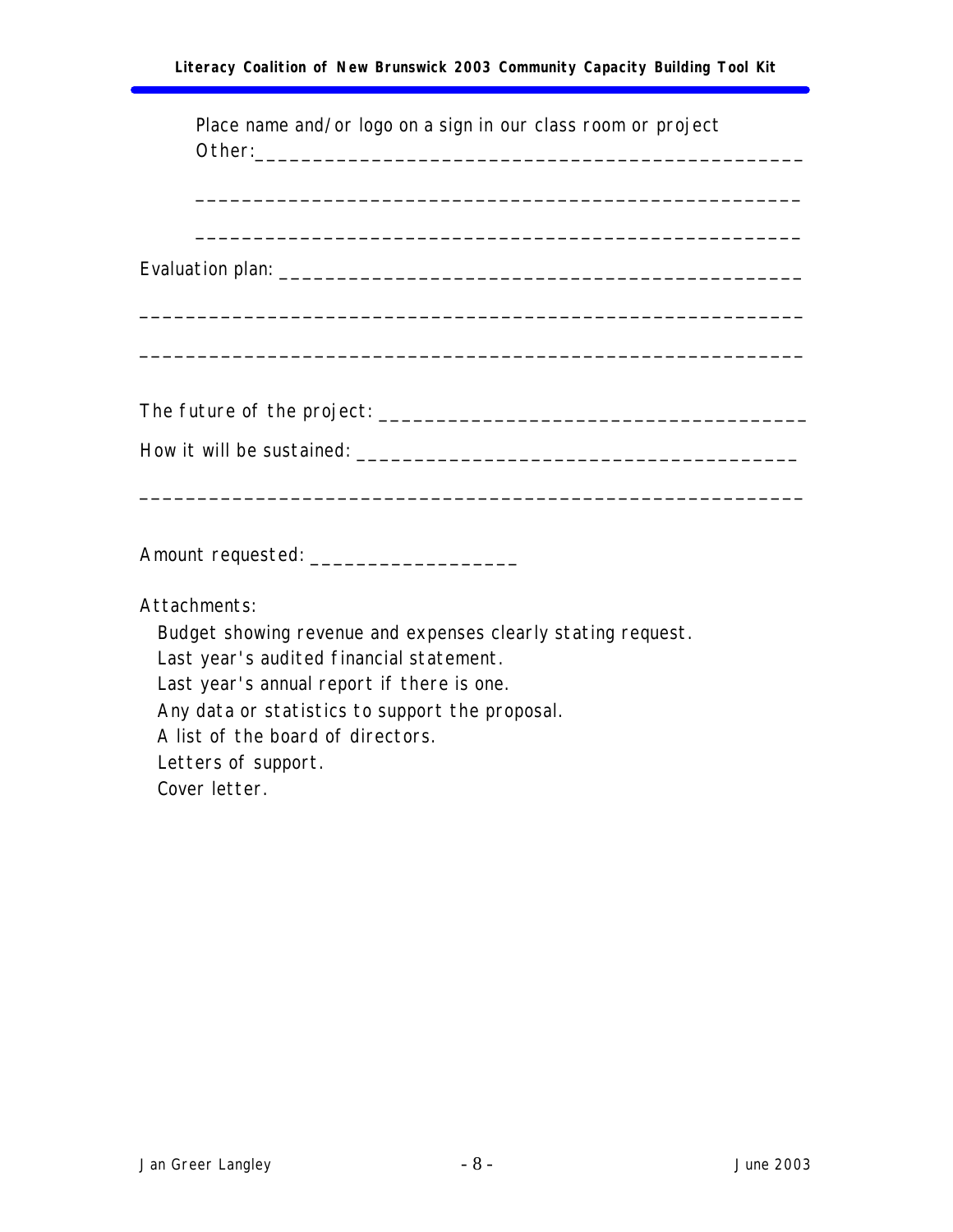<span id="page-10-0"></span>Asset based proposal template:

|  |                                                                                | E-mail: _________________________________ Web site:_____________________________  |  |  |  |
|--|--------------------------------------------------------------------------------|-----------------------------------------------------------------------------------|--|--|--|
|  |                                                                                |                                                                                   |  |  |  |
|  |                                                                                |                                                                                   |  |  |  |
|  |                                                                                | Province: _______________________Country__________________Postal Code:___________ |  |  |  |
|  | Charitable Number: ____________________Number of years in operation: _________ |                                                                                   |  |  |  |
|  |                                                                                |                                                                                   |  |  |  |
|  |                                                                                |                                                                                   |  |  |  |
|  |                                                                                |                                                                                   |  |  |  |
|  |                                                                                |                                                                                   |  |  |  |

Clearly identify in what ways local residents will contribute to your project or program. (Examples: Involvement of senior's groups, veterans, services groups, banking or other commercial institutions, local schools or colleges, etc.)

\_\_\_\_\_\_\_\_\_\_\_\_\_\_\_\_\_\_\_\_\_\_\_\_\_\_\_\_\_\_\_\_\_\_\_\_\_\_\_\_\_\_\_\_\_\_\_\_\_\_\_\_\_\_\_\_\_\_\_\_\_\_\_\_\_\_\_\_\_\_\_\_

\_\_\_\_\_\_\_\_\_\_\_\_\_\_\_\_\_\_\_\_\_\_\_\_\_\_\_\_\_\_\_\_\_\_\_\_\_\_\_\_\_\_\_\_\_\_\_\_\_\_\_\_\_\_\_\_\_\_\_\_\_\_\_\_\_\_\_\_\_\_\_\_

\_\_\_\_\_\_\_\_\_\_\_\_\_\_\_\_\_\_\_\_\_\_\_\_\_\_\_\_\_\_\_\_\_\_\_\_\_\_\_\_\_\_\_\_\_\_\_\_\_\_\_\_\_\_\_\_\_\_\_\_\_\_\_\_\_\_\_\_\_\_\_\_

\_\_\_\_\_\_\_\_\_\_\_\_\_\_\_\_\_\_\_\_\_\_\_\_\_\_\_\_\_\_\_\_\_\_\_\_\_\_\_\_\_\_\_\_\_\_\_\_\_\_\_\_\_\_\_\_\_\_\_\_\_\_\_\_\_\_\_\_\_\_\_\_

\_\_\_\_\_\_\_\_\_\_\_\_\_\_\_\_\_\_\_\_\_\_\_\_\_\_\_\_\_\_\_\_\_\_\_\_\_\_\_\_\_\_\_\_\_\_\_\_\_\_\_\_\_\_\_\_\_\_\_\_\_\_\_\_\_\_\_\_\_\_\_\_

\_\_\_\_\_\_\_\_\_\_\_\_\_\_\_\_\_\_\_\_\_\_\_\_\_\_\_\_\_\_\_\_\_\_\_\_\_\_\_\_\_\_\_\_\_\_\_\_\_\_\_\_\_\_\_\_\_

Clearly indicate how the project or program will mobilize, utilize, enhance and expand these local capacities. In other words, how will citizens and groups be stronger at the end of your proposed project or program.

\_\_\_\_\_\_\_\_\_\_\_\_\_\_\_\_\_\_\_\_\_\_\_\_\_\_\_\_\_\_\_\_\_\_\_\_\_\_\_\_\_\_\_\_\_\_\_\_\_\_\_\_\_\_\_\_\_

\_\_\_\_\_\_\_\_\_\_\_\_\_\_\_\_\_\_\_\_\_\_\_\_\_\_\_\_\_\_\_\_\_\_\_\_\_\_\_\_\_\_\_\_\_\_\_\_\_\_\_\_\_\_\_\_\_

\_\_\_\_\_\_\_\_\_\_\_\_\_\_\_\_\_\_\_\_\_\_\_\_\_\_\_\_\_\_\_\_\_\_\_\_\_\_\_\_\_\_\_\_\_\_\_\_\_\_\_\_\_\_\_\_\_

\_\_\_\_\_\_\_\_\_\_\_\_\_\_\_\_\_\_\_\_\_\_\_\_\_\_\_\_\_\_\_\_\_\_\_\_\_\_\_\_\_\_\_\_\_\_\_\_\_\_\_\_\_\_\_\_\_

Describe how the project will contribute to the local economy. (Examples: purchasing goods or materials, providing employment or better-educated happier citizens.)

\_\_\_\_\_\_\_\_\_\_\_\_\_\_\_\_\_\_\_\_\_\_\_\_\_\_\_\_\_\_\_\_\_\_\_\_\_\_\_\_\_\_\_\_\_\_\_\_\_\_\_\_\_\_\_\_\_\_\_\_\_\_\_\_\_\_\_\_\_\_\_\_

\_\_\_\_\_\_\_\_\_\_\_\_\_\_\_\_\_\_\_\_\_\_\_\_\_\_\_\_\_\_\_\_\_\_\_\_\_\_\_\_\_\_\_\_\_\_\_\_\_\_\_\_\_\_\_\_\_\_\_\_\_\_\_\_\_\_\_\_\_\_\_\_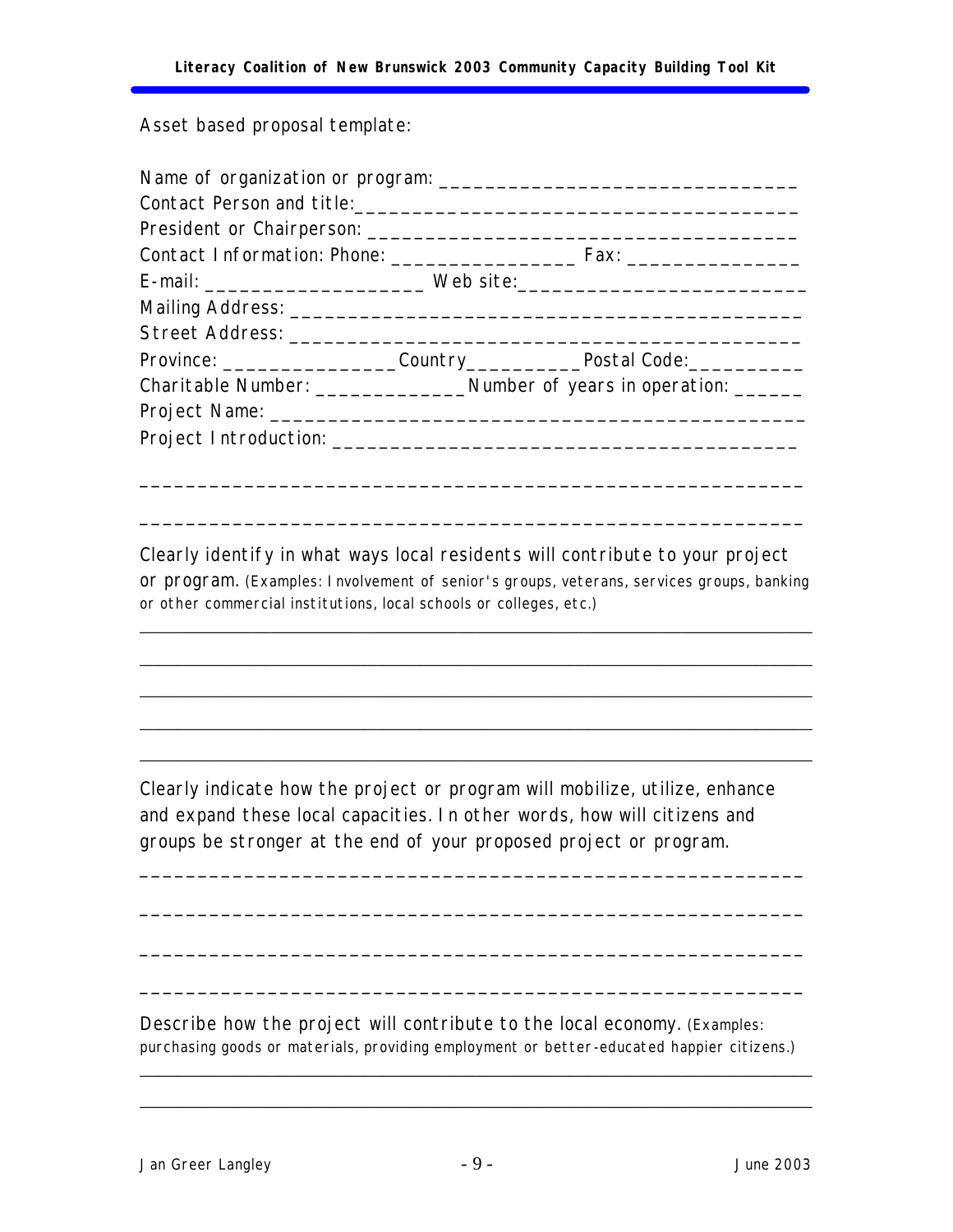\_\_\_\_\_\_\_\_\_\_\_\_\_\_\_\_\_\_\_\_\_\_\_\_\_\_\_\_\_\_\_\_\_\_\_\_\_\_\_\_\_\_\_\_\_\_\_\_\_\_\_\_\_\_\_\_\_\_\_\_\_\_\_\_\_\_\_\_\_\_\_\_

\_\_\_\_\_\_\_\_\_\_\_\_\_\_\_\_\_\_\_\_\_\_\_\_\_\_\_\_\_\_\_\_\_\_\_\_\_\_\_\_\_\_\_\_\_\_\_\_\_\_\_\_\_\_\_\_\_\_\_\_\_\_\_\_\_\_\_\_\_\_\_\_

\_\_\_\_\_\_\_\_\_\_\_\_\_\_\_\_\_\_\_\_\_\_\_\_\_\_\_\_\_\_\_\_\_\_\_\_\_\_\_\_\_\_\_\_\_\_\_\_\_\_\_\_\_\_\_\_\_\_\_\_\_\_\_\_\_\_\_\_\_\_\_\_

\_\_\_\_\_\_\_\_\_\_\_\_\_\_\_\_\_\_\_\_\_\_\_\_\_\_\_\_\_\_\_\_\_\_\_\_\_\_\_\_\_\_\_\_\_\_\_\_\_\_\_\_\_\_\_\_\_\_\_\_\_\_\_\_\_\_\_\_\_\_\_\_

\_\_\_\_\_\_\_\_\_\_\_\_\_\_\_\_\_\_\_\_\_\_\_\_\_\_\_\_\_\_\_\_\_\_\_\_\_\_\_\_\_\_\_\_\_\_\_\_\_\_\_\_\_\_\_\_\_

\_\_\_\_\_\_\_\_\_\_\_\_\_\_\_\_\_\_\_\_\_\_\_\_\_\_\_\_\_\_\_\_\_\_\_\_\_\_\_\_\_\_\_\_\_\_\_\_\_\_\_\_\_\_\_\_\_

\_\_\_\_\_\_\_\_\_\_\_\_\_\_\_\_\_\_\_\_\_\_\_\_\_\_\_\_\_\_\_\_\_\_\_\_\_\_\_\_\_\_\_\_\_\_\_\_\_\_\_\_\_\_\_\_\_

\_\_\_\_\_\_\_\_\_\_\_\_\_\_\_\_\_\_\_\_\_\_\_\_\_\_\_\_\_\_\_\_\_\_\_\_\_\_\_\_\_\_\_\_\_\_\_\_\_\_\_\_\_\_\_\_\_

\_\_\_\_\_\_\_\_\_\_\_\_\_\_\_\_\_\_\_\_\_\_\_\_\_\_\_\_\_\_\_\_\_\_\_\_\_\_\_\_\_\_\_\_\_\_\_\_\_\_\_\_\_\_\_\_\_

Tell us how citizens have contributed or are contributing significant investments of time and resources to your program.

Attachments:

Budget showing revenue and expenses clearly stating request.

Last year's audited financial statement.

Last year's annual report if there is one.

Any data or statistics to support the proposal.

A list of the board of directors.

Letters of support.

Cover letter.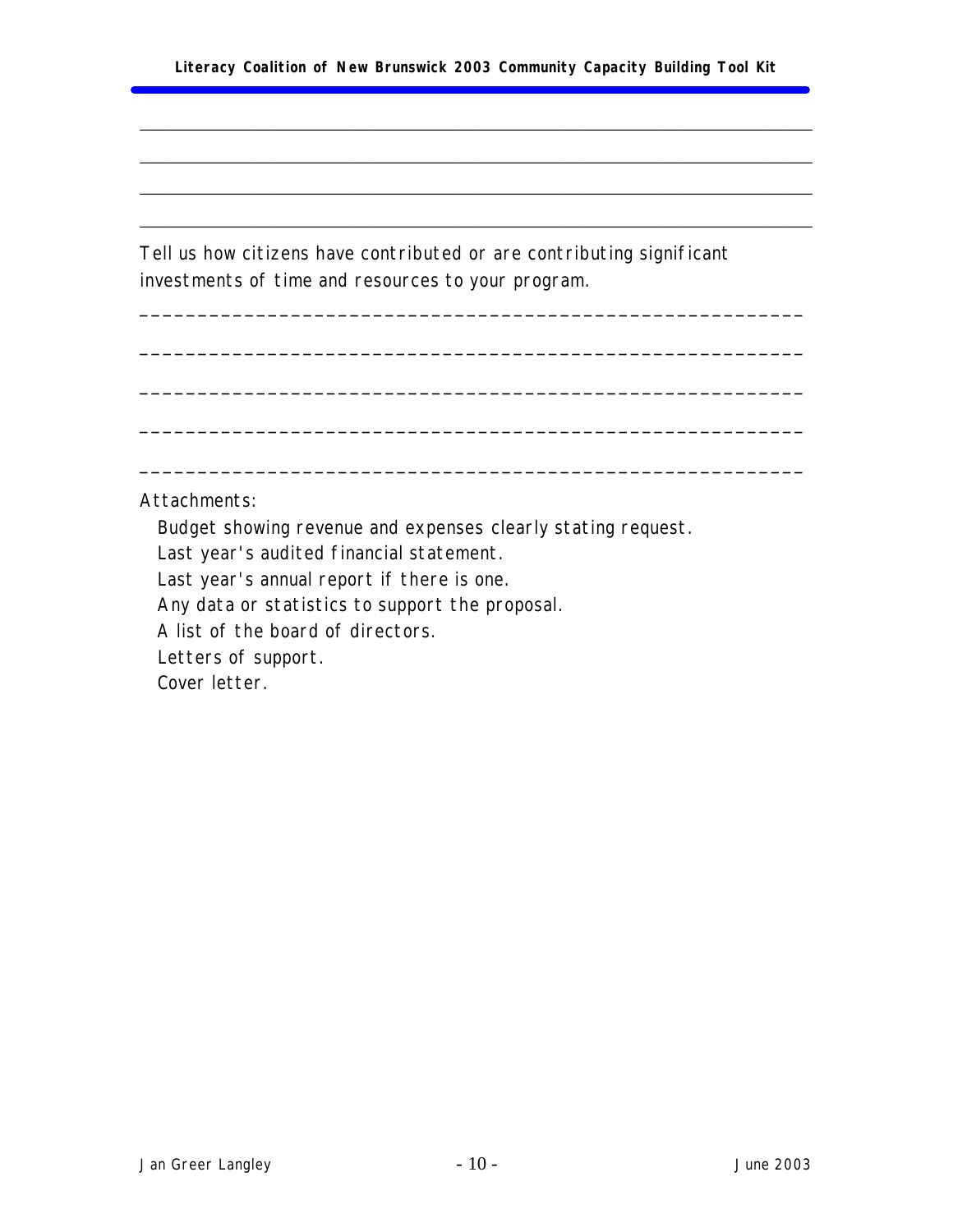<span id="page-12-0"></span>The following Foundations will fund literacy and education in New Brunswick. It is highly recommended that you contact the Foundation first to discuss the potential of being considered before putting hours of work into a written application.

NOTE: As is common with corporations and not-for-profits, contact people may have changed since this list was compiled.

The Molson Foundation Stephen T. Molson, Secretary 1555 Notre Dame Street East Montreal, QC H2L 2R5 Tel: 514-521-1786 Fax: 514-598-6866

Honda Canada Inc. Art Thomas Donations Committee Corporate Affairs 715 Milner Avenue Toronto, ON M1B 1K8 Toll free: 1-888-946-6329 <www.honda.ca>

Business Depot Ltd. Andrea Dicosmo Marketing Department 30 Centurian Drive Suite 106 Markham ON L3R 8B9 Tel: 905-513-6116 <www.staples.ca>

Abitibi Consolidated Ltd. Seth Kursman Vice President, Communications Corporate Contributions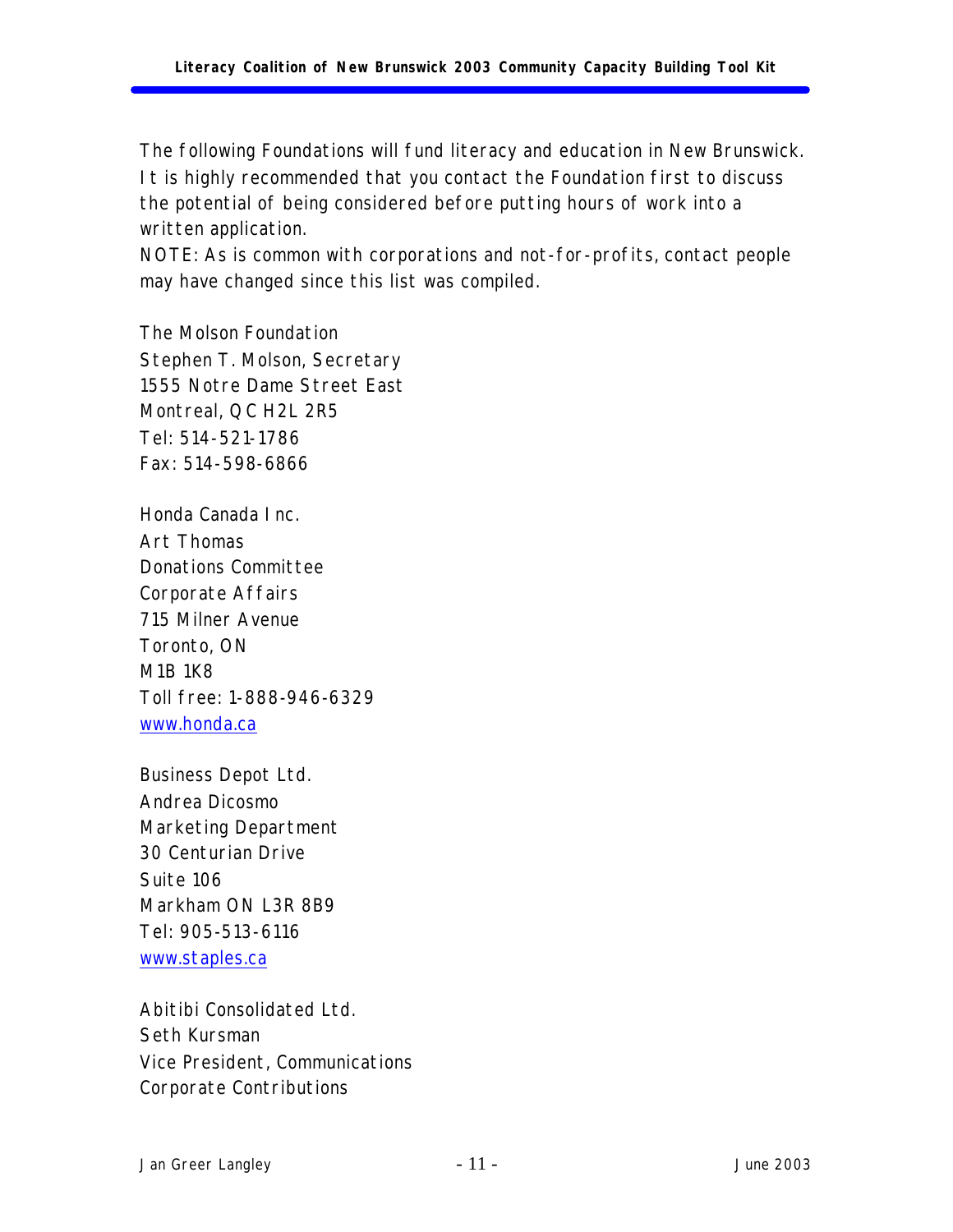1155 Metcalfe Street, Suite 800 Monctreal QC H3B 5H2 <www.abicon.com>

Great West Life - Canada Life - London Life The first step is to contact: Janet Belanger Director, Community Affairs P.O. Box 6000 100 Osborne St. North Winnipeg MB R3C 3A5 Toll free: 1-888-873-8813 <www.gwl.ca> For local requests contact the GWLCLLL insurance office in your area.

Ebenezer Foundation Harry Gorenwold, Treasurer 300-2975 Gladwin Road Abbotsford BC V2T 5T4 Tel: 604-853-9471 E-mail [hhg@lgho.com](mailto:hhg@lgho.com)

Maytree Foundation Ratna Omidvar, Executive Director 170 Bloor Street West, Suite 804 Toronto ON M5S 1T9 <www.maytree.com> E-mail: [info@maytree.com](mailto:info@maytree.com)

JW McConnell Family Foundation Joan McCammon, Secretary 1002 Sherbrooke Street West, Suite 1800 Monctreal QC H3A 3L6 (phone, fax and e-mail withheld by request) <www.mcconnellfoundation.ca>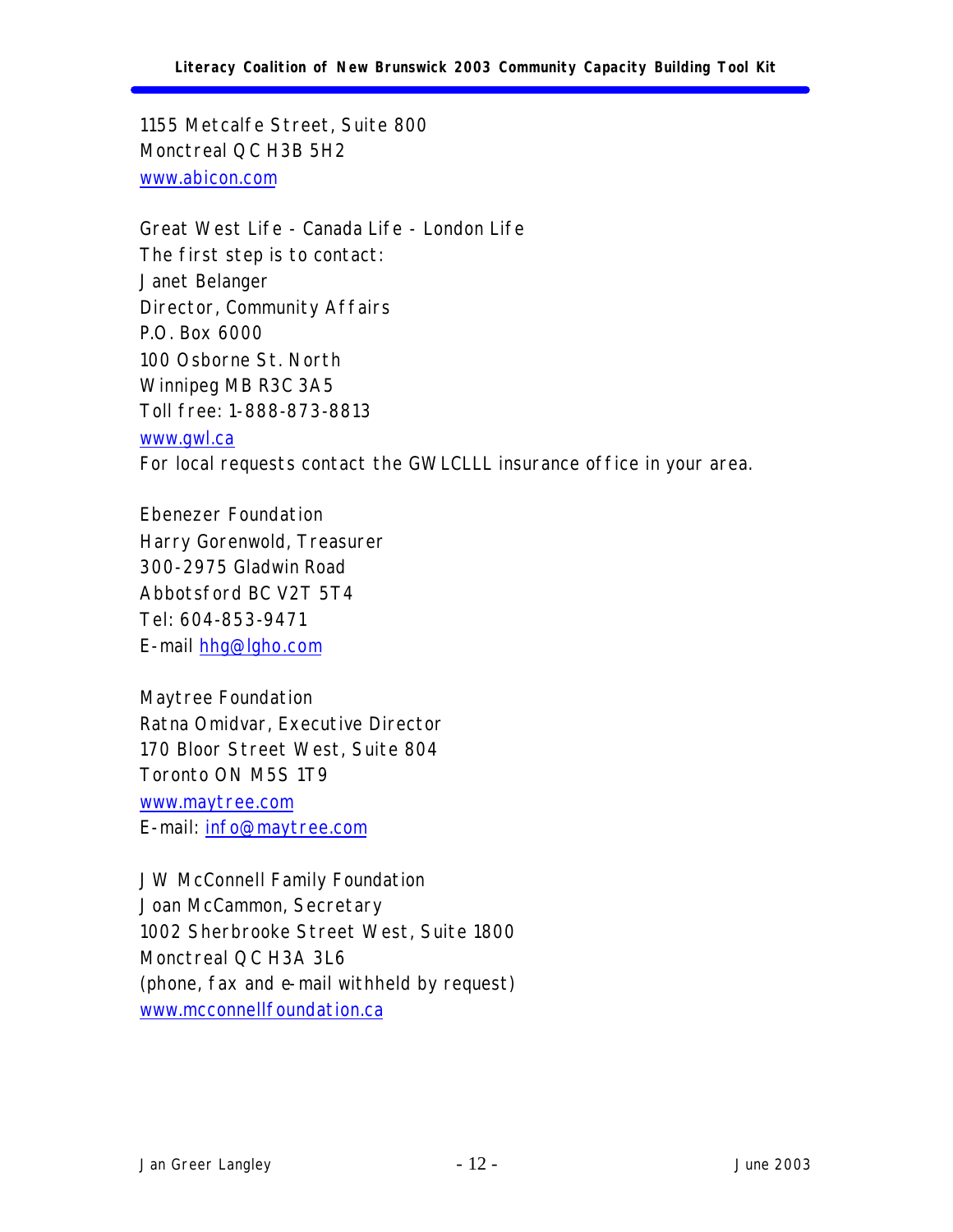Harrison McCain Foundation Ann Evans, Secretary 107 Main Street Florenceville NB E7L 1B2 Tel: 506-392-5541

Margaret and Wallace McCain Family Foundation C/o Geoffrey Fages 30 St. Clair Avenue West 15<sup>th</sup> Floor Toronto ON M4V 3A2 416-929-2066

Domtar Inc. (Priority is given to provinces where Domtar has operations) National Donations and Sponsorships Committee 395 de Maisonneuve Blvd. West Monctreal QC H3A 1L6 Tel: 514-848-5400 <www.domtar.com>

Imperial Oil Charitable Foundation Lori Swinson 111 St. Clair Avenue West Toronto ON M5W 1K3 Toll free: 1-800-668-3776 <www.imperialoil.ca>

Royal Bank Financial Group Lori Smith Manager, Public Affiars & Communications RBC Financial Group 5161 George Street, PO Box 1147 Halifax NS B3J 2Y1 <www.rbc.com/community/donations/index.html>

R Howard Webster Foundation Howard Davidson, Treasurer 1155 Rene Levesque Blvd West, Suite 2912 Montreal QC H3B 2L5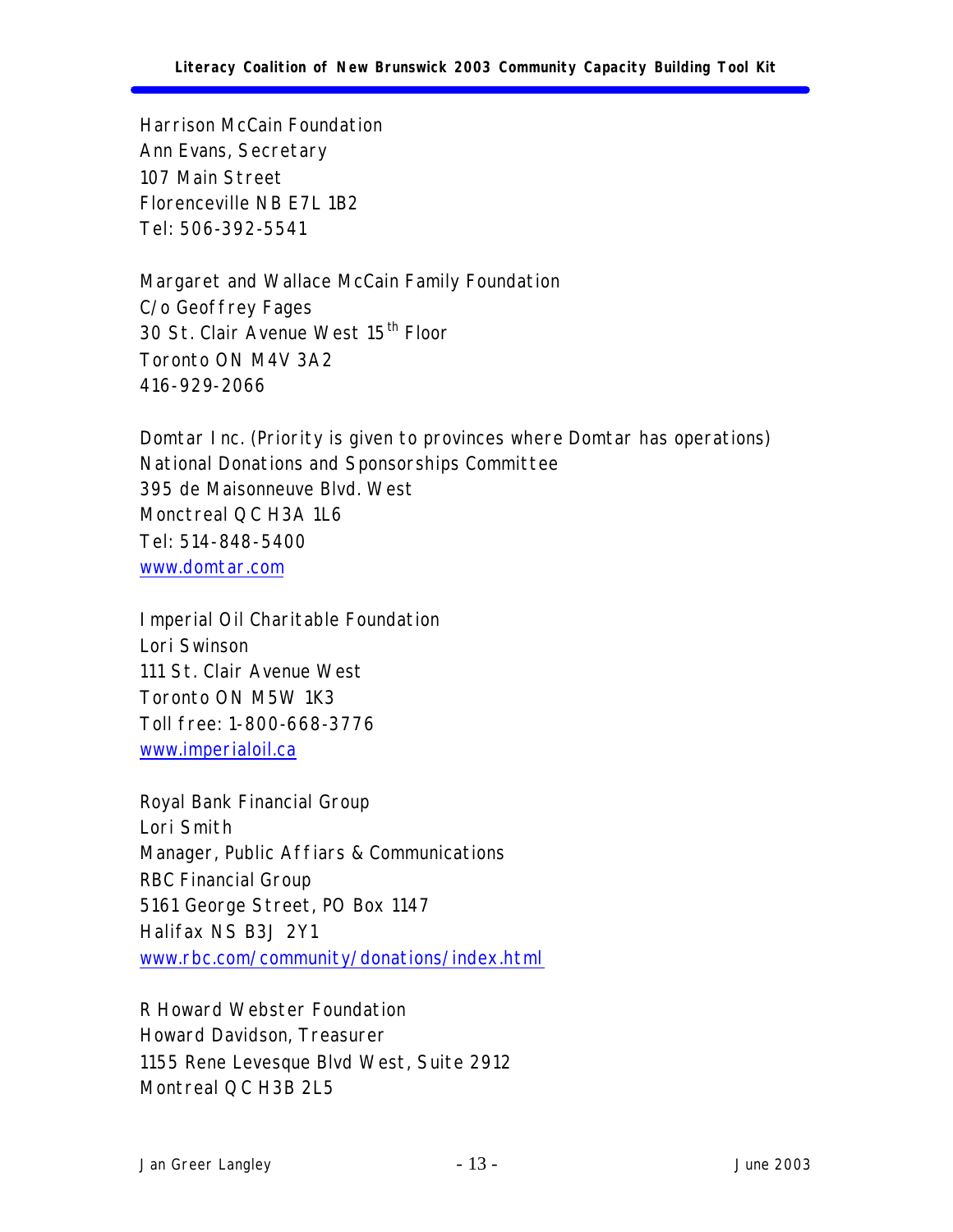F. K. Morrow Foundation Fern Demsen, Secretary and Treasurer 3777 Bayview Avenue North York ON M2M 3S4 416-229-2009

Samuel and Saidye Bronfman Family Foundation John Hobday Executive Director 1170 Peel Street, Suite 800 Montreal QC H3B 4P2 Tel: 514-878-5270 [info@bronfmanfoundation.org](mailto:info@bronfmanfoundation.org) <www.bronfmanfoundation.org>

George Metcalfe Foundation Betty Emperatori, Office Manager 174 Avenue Road Toronto ON M5R 2J1 Tel: 416-926-0366 <www.metcalfefoundation.com>

Deadlines for applications are April 1<sup>st</sup> and September 15<sup>th</sup> The other foundations listed about will accept applications at any time. However, it is a good idea to phone ahead to make sure of timelines.